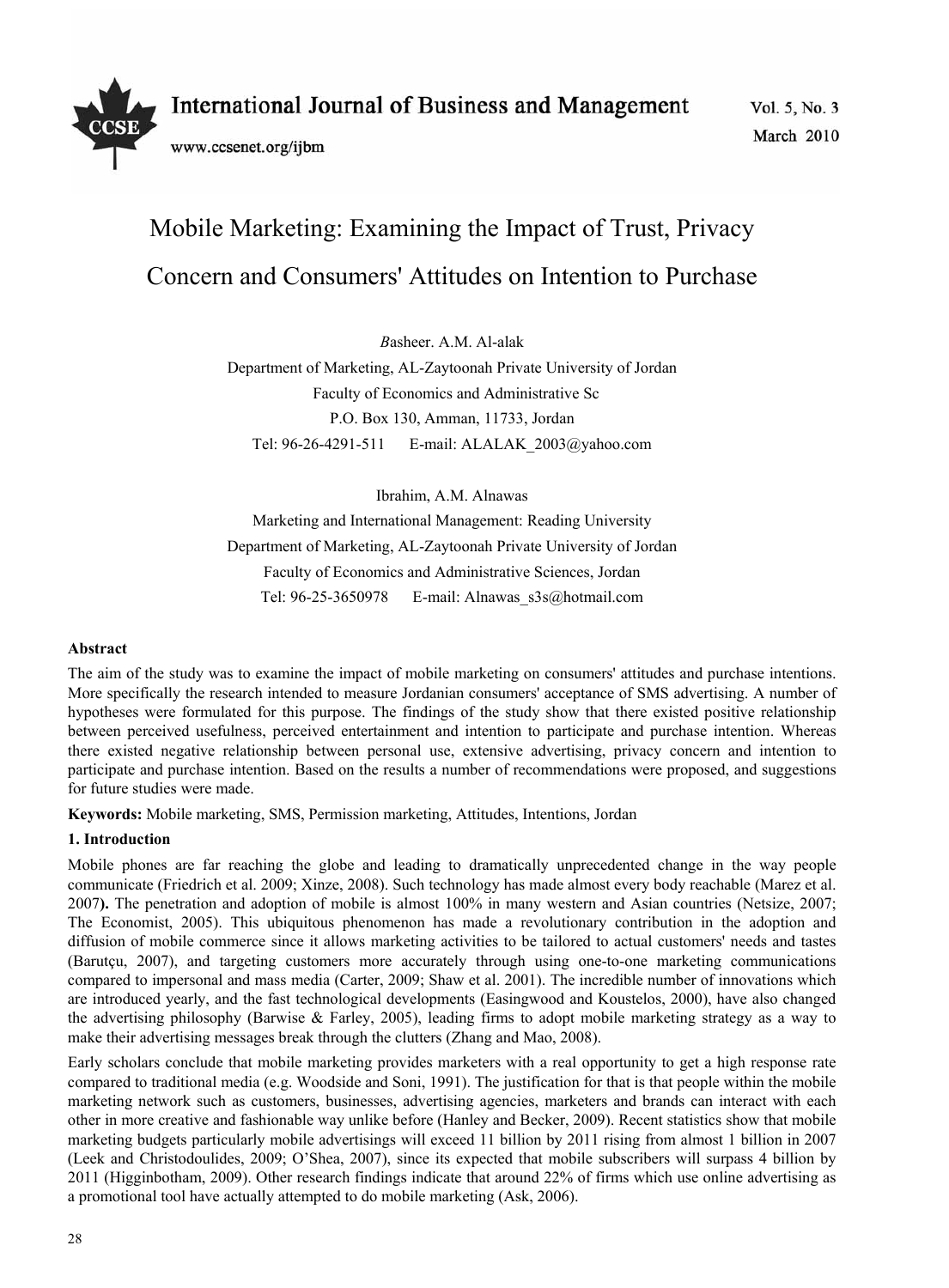In the Middle East, particularly in Jordan, there are four mobile service providers, and the number of subscribers is more than 6 million, slightly exceeding the number of population. In terms of percentage, the mobile penetration in Jordan is 101% compared to the population (The Jordan Times, 2009). In addition, according to the Telecommunications Regulatory Commission, the internet penetration in Jordan has reached around 30% in 2009 and it is expected to exceed 50% by 2010 (The Jordan Times, 2009).

However, although the mobile marketing has matured rapidly in many European and Western countries, it is still infant in many Asian and Middle Eastern Countries. Furthermore, most of the previous studies have examined mobile marketing in western context, and little attention has been paid to the investigation of such strategy in the Arab world. As far as the current researchers' knowledge is concerned, no previous studies were found that focus on mobile marketing in eastern countries particularly in Jordan. More specifically, this is the first empirical research of it's kind in the region that tackles in a specific way the impact of trust, privacy concern and consumers' attitudes on purchase intentions. Another contribution is that the current research draws and systematically synthesizes literature from disparate marketing disciplines, and borrows theories from the social and psychological setting to develop a model which could be used in future studies to measure the influence of mobile marketing on consumers' purchase intention. Based on that, the primary purpose of this paper is to investigate the influence of mobile marketing as a communication tool on generating consumers' purchase intentions and to measure consumers' attitudes toward such strategy.

# **2. Literature Review**

Mobile Marketing Association (MMA, 2006), defines mobile marketing as *"the use of wireless media as an integrated content delivery and direct response vehicle within a cross media or standalone marketing communications program*". Scharl et al. (2005) define mobile marketing as the use of a wireless medium to provide customers with individualized information about products, services, and ideas at any time and locations, which benefit all stakeholders. In the same vein, Wireless Advertising Association (WAA) defines mobile marketing as releasing advertising messages to mobile phones or PDAs through the wireless network (Xu, 2007). According to Advertising age (2006, p. 20) mobile marketing is defined as "*the use of wireless media as an integrated content delivery and direct-response vehicle within a cross-media marketing communications program*".

Leppäniemi et al. (2006) carried a comprehensive review about mobile marketing research and found 21 different definitions. The authors found that academicians have used different terms interchangeably such as mobile advertising, wireless marketing and wireless advertising which all refer to mobile marketing. The critique which was made by Leppäniemi et al. (2006) and Balasubramanian et al. (2002) is that there is no conceptual agreement about the definition of mobile marketing, besides most of the proposed definitions mainly focused on the technology itself rather than trying to go beyond that to clearly relate such technology into marketing field.

However, what tends to be unique about mobile marketing strategy is that the mobile device is exceptionally personal (Tahtinen & Salo, 2003) thus enabling marketers and advertisers to interact directly and get customers engaged in a direct dialogue by replying to the message content (Bauer et al. 2005), unlike the traditional advertising media which is regarded as a non-personal means of sending a message where customers are passive (Ayanwale et al. 2005). It has been suggested that in the mobile marketing network, firms can get customers engaged through a call-to-action which is not possible via other media channels and make customers respond via text messaging, multimedia messaging, picture messaging, Bluetooth alerts, or voice channels on their mobile(Carter, 2008). It is quite clear that mobile marketing is considered as a viable means of marketing communication because of the inherent attributes and characteristics in such strategy which include personalization, localization, uniqueness, ubiquity and interactivity (Bauer et al. 2005). To support this line of thought, WWA carried a survey in mobile marketing industry and found that more than 90% of mobile advertising practitioners, agencies and professionals agreed about the necessity of the medium to be personalized in order to succeed. Besides, there is a wide recognition that such a strategy is embraced by different firms because of its high retention rate, high reach, high response rate and low cost (Pearse, 2005). This is evident in the findings of Forrester research where 47% of companies have set plans for boosting their mobile marketing expenditures next year(2010), third of interactive marketers now utilize mobile marketing, and another one-third plan to do so ( Magill, 2009).

Mobile marketing formats encompass short message service (SMS), multi media service (MMS) and WAP pushes messages which all aim to provide all players in the mobile marketing environment with a clear measures against which to judge the medium(Kimberley, 2007). Such formats are regarded as valuable and helpful channels to direct marketing and promotional activities. Therefore it is expected to achieve higher response rate compared to e-mail marketing since such formats are sent more personally (Frolick and Chen, 2004). Furthermore, SMS ads messages are more likely to be viewed (70%) than email marketing messages (30%) (Timpson and Troutman, 2009). Another advantage is that SMS and MMS may increase brand recall and association leading to generate customers purchase intentions (Li and Stoller, 2007). The inexpensive cost of using SMS and MMS to deliver message contents compared to traditional media, and the interactivity (customers could receive a free gift with their meal using an e-coupon downloaded to their mobile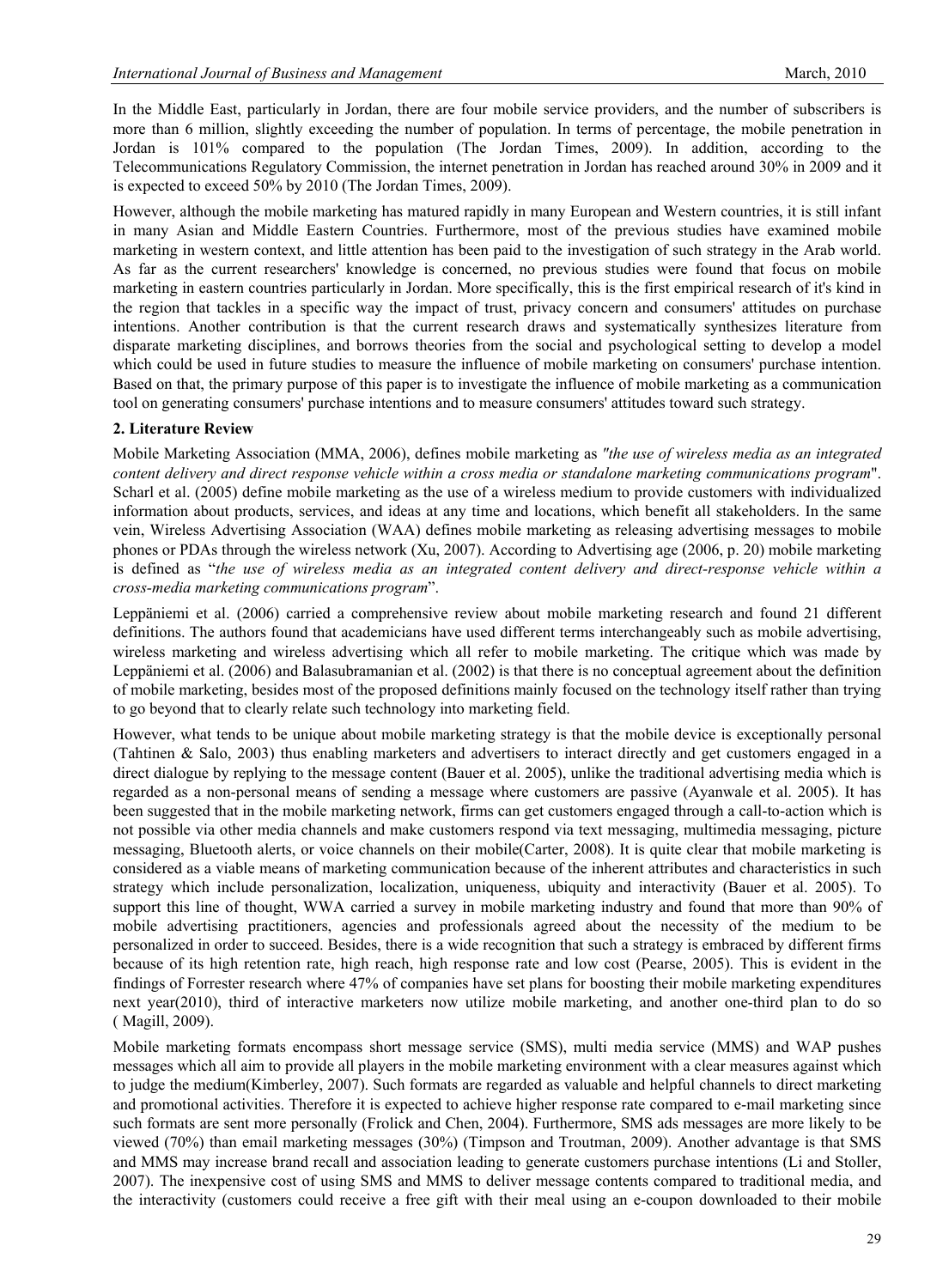phone) has made such formats the backbone for mobile marketing (Xinzed, 2008). Therefore, it is expected that around 3 billion SMS ads will be sent by 2011 compared to 41 millions ads sent in 2007 (Timpson and Troutman, 2009). It is also suggested that SMS and MMS can form a strong tie of communication just like face to face communication leading to generate positive word of mouth (Okazai, 2009). Nonetheless, other argue that short length of SMS as it contains few words or numbers will limit the potential use of such strategy in the future (Sinisalo and Karjaluoto, 2009).

# *2.1 Previous research*

Graham, 2001 studied the future of wireless advertisings and found that 60% of respondents showed interest in receiving text advertising through mobile phones and Black (2001) reported that brand awareness for the advertized brand increased more than 80% among respondents who received on average six SMS advertising. Barwise and Strong (2002) studied SMS as a potential advertising means for young people, and found that 51% were very satisfied with a service that was customized and tailored to only receive messages relevant to interests. 84% stated they would recommend such a service to a friend, and 63% said that they had either replied or taken action as a result of receiving the SMS ad. The authors, however, stressed the importance of the relevancy of the SMS contents as prerequisite to motivate young people to take an action. In addition, the authors showed that mobile advertising were more favorable to consumers for location-sensitive and time critical events. Enpocket (2002) reported that 94% of respondents had read the SMS advertising messages, and 23% of them forwarded the marketing messages to friends.

Rettie et al. (2005) analyzed the acceptance of 26 different SMS ads. The result of the study showed that the acceptance of SMS ads was 44 percent. The authors concluded that interest, relevance and monetary incentives were the main reasons that encouraged consumer acceptance. Doherty (2007) concluded that consumers will accept SMS ads only if it is relevant and entailed quality advertising. Carroll et al. (2005) and Carroll et al. (2007) find that permission, control, content, delivery and wireless service provider control are the main determinants behind consumer acceptance of SMS advertising. Haghirian & Madlberger (2005) found that advertising value and content are the main factors that influence the acceptance of SMS ads. Anderson and Nilsson (2000) showed that SMS advertising had a positive impact on increasing brand awareness and purchase intention.

Tsang et al. (2004) found that respondents had a negative attitude toward receiving SMS ads without permission, since they regarded that as an irritating behavior. However, respondents claimed that their behavior would be positive if the ads were sent by permission. Rettie and Burm (2001) reported that 90% of respondents found it unacceptable to receive SMS ads from unknown businesses, while 49% of respondents found it acceptable to receive SMS ads from Internet service providers they had subscribed to, and 44% found it acceptable as well if they could have discount call in return. Okazaki and Taylor (2007) found that the single factor that mainly correlated with intention to adopt SMS ads by multinational companies was the perceived ability to build the brand. Other factors such as the ability to use location-based advertising and the perceptions of how well consumers accept SMS advertising were found to have potential influence on firms' decisions to adopt SMS ads. Bauer et al (2005) found that consumers who were more familiar with mobile communications perceived the use of mobile marketing services less difficult compared to consumers who were unfamiliar. Dickinger et al (2004) concluded that the fear of spam had a strong negative influence on customers' attitudes to accept SMS advertising.

Whitaker (2001) reports that respondents who considered their mobile phones as a very private and personal item were more reluctant to share information with unknown companies and the author also find that when data is controlled by unknown persons has led to annoyance among receivers. Jong and Sangmi (2007) found that mobility, convenience and multimedia service were positively related to attitudes toward mobile advertising, which in turn lead to favorable behavioral intentions. Skog (2002) reports that teenagers are not homogeneous audiences for mobile phones as their usage patterns and attitudes varied widely depending on their social background, technological literacy and urban/rural lifestyles. Chowdhury et al (2006) found that when mobile advertisers presented mobile ads pleasingly, with appropriate information, consumers would not be annoyed and there was a high possibility that they would like the ads. Haghirian and Dickinger (2004) reported that sending games and prizes to the target group's mobile phones was a successful way to attract and keep customers. Li et al. (2002) and Krishnamurthy (2001) reported that the perception which consumers hold about SMS advertising messages is related to the granted permission to marketers confirming by that their willingness to receive SMS advertising messages. Godin (1999) pointed out that consumers who subscribed to a particular company were usually interested in that company's services and products, and hence, when consumers received SMS advertising messages, they were more likely to pay more attention and read the message compared to consumers who receive messages from companies which they are not subscribed with. Heun, (2005) found only 12% of consumers were willing to receive any forms of wireless advertisements, even if they could control what to receive.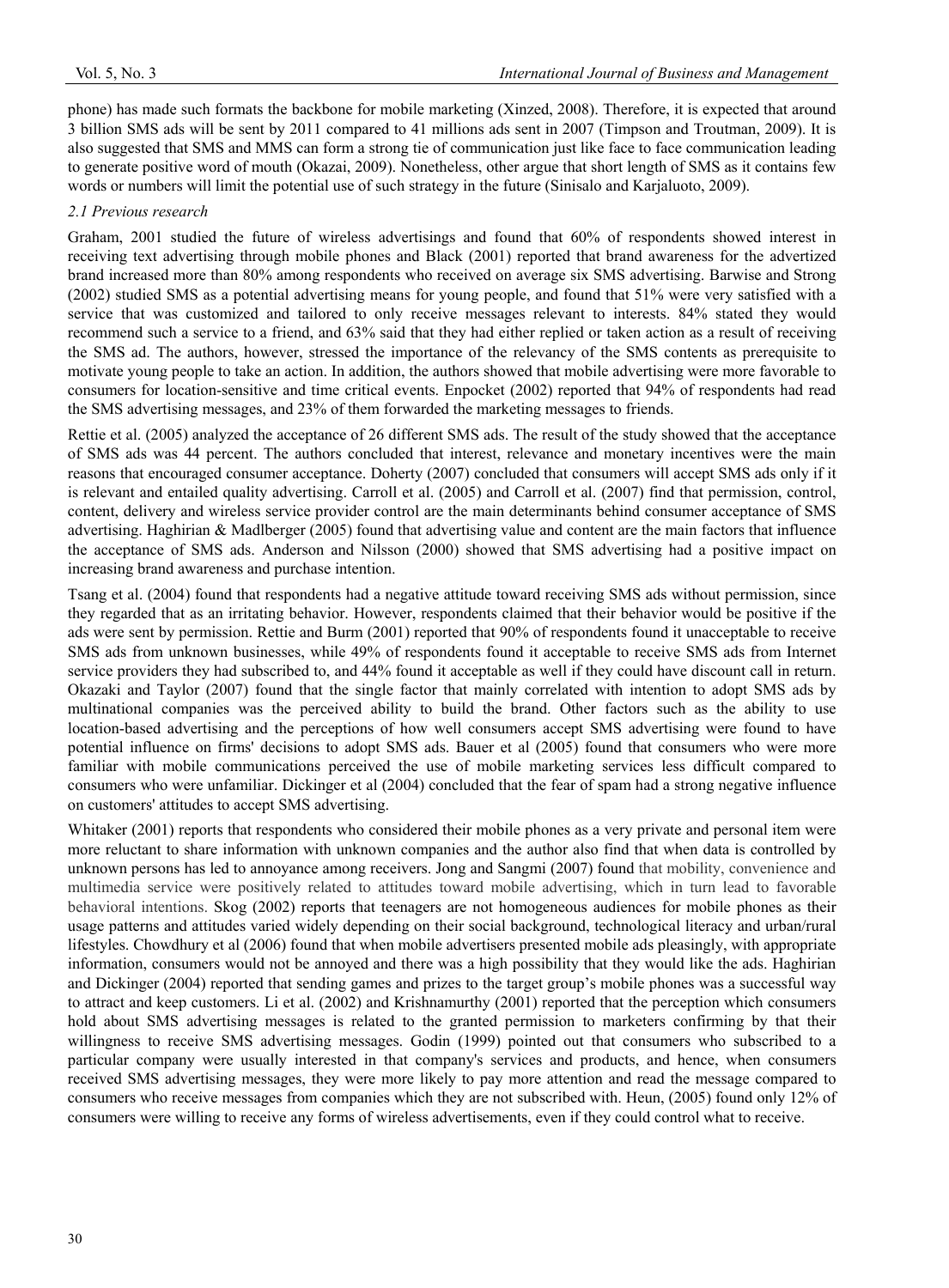# **3. Methodology**

#### *3.1 Data source and scale*

The primary data was collected through a self administrated questionnaire which was originally developed for this purpose. One hundred questionnaires were distributed for the purpose of pre-testing the questionnaire's contents. A complete questionnaire was developed based on the comments collected during the pre-testing period. A random sample of 10 public and private Jordanian universities namely; Jordanian University, Yarmok University, Al-albayet University, Alhussien Bin Talal University, Moa`tah University, Al-esra'a University, Al-zaytoonah University, Petra University, Jerash University, and Philadelphia University was used. The sample contained 2500 respondents. Approximately, 200 questionnaires were distributed to each university. Out of the 2500 distributed questionnaires a total of 2233 or a response rate of 89% was returned. After removing the invalid questionnaires, 2108 questionnaires were used in the analytical stage. The 125 questionnaires were considered invalid because respondents skipped many items. The period of distributing the questionnaire lasted from  $5<sup>th</sup>$  of March 2009 until the  $1<sup>st</sup>$  of October 2009. The process of distributing the questionnaire was drop-off approach (Aaker et al. 2004). Based on the logic of this method, the authors of this paper hand delivered the questionnaire in classes to undergraduate and graduate students in the above mentioned universities after explaining to them the purpose of the study, the required procedure to fill out the questionnaire and answering any question with regard to any of the questionnaire's statements. The concept of mobile marketing was also explained to the students to ensure a complete understanding of the purpose of the study.

Questions asked respondents to rate their degree of agreement using a 7-point Likert scale. All elements had been measured with single items to maximize completion. Questions were set based on previous literature with regard to direct marketing, mobile marketing, permission, personal use and privacy concern (Tripp Et al. 1993; Schlosser, Shavitt, & Kanfer (1999); Akaah, Korgaonkar and Lund, 1995; Ducoffe, 1996; Mehta and Sivadas, 1995; Shavitt, Lowrey, & Haefner, 1998; Akhter and Durvasula, 1991; Krishnamurthy, 2001; Barwise and Strong, 2002; Heinonen and Strandvik, 2003; Milne and Boza, 1999; Phelps et al. 2000; Sheehan, 1999). In the analytical stage confirmatory factor analysis and structural equation modeling were used. Testing reliability and validity for single items was difficult, as Anderson and Gerbing, (1988) indicated.

#### **4. Hypothesis Developments and Proposed Model**

#### *4.1 Formation of attitude: Theory of a reasoned behavior (TRA) and The Theory of Planned Behavior (TPB).*

Theory of a reasoned behavior (TRA) was originally proposed by Fishbein & Ajzen 1975 to understand behavior and predict outcomes. The main assumption of TRA is that a person takes into consideration the implications of his/her action before s/he decides to actually engage or not in certain behavior. It also posits that the main determinant of a person's behavior is behavior intent. A person's intention to behave in a certain way is contingent upon the attitude toward performing the behavior in question and the social pressure on him/her to behave in that way (subjective norm). This suggests that attitudes and subjective norms differ according to the person involved and behavioral context. Ajzen & Fishbein (1980) pointed out that a person's attitude is determined by his/her perception about the expected consequences of performing the behavior and the assessment of those consequences. Fishbein & Manfredo (1992) state that if a person's intent is strong, then it is expected that the behavior will be actually performed. Therefore, the primary concern is to identify the underlying factors of the formation and change of behavioral intent. Adding on that, the Theory of Planned Behavior (TPB), which is an extension of TRA, has introduced another factor that affects behavioral intention, which is the perceived behavioral control. Control beliefs and perceived power are the main construct of perceive behavioral control. Therefore, it is expected that if people have strong control beliefs about "the existence of factors that might facilitate a behavior, then they will have high perceived control over that behavior". (Mackenzie & Jurs, 1993).

Figure 1 summarizes the relationship between the variables that construct TRA and TPB

#### **(Insert Figure 1 here)**

As one of the main purpose of this study is to examine the influence of mobile marketing on consumer purchase intention, and the attitudes of consumers toward such strategy, connecting attitudes, beliefs and purchasing intentions is a core issue and central part for purpose of the study. Early research has been carried out in direct marketing to widen our understanding about consumers' attitudes and beliefs toward different forms of direct marketing (e.g. Sackmary, 1987). Building upon such research, scholars have examined the constructs of purchase intentions and elements that influence consumers' attitude, to measure such effect on consumers behavior within direct marketing milieu (e.g. Andrews et al. 1990; Metha and Sivadas, 1995; Griffin et al. 2000; Page and Luding, 2003; Kolsaker, 2004; DuFrene et al. 2005; Taylor et al. 2005).

Andrews et al. (1990) examined consumers' attitudes toward direct marketing and purchase intentions and concluded that attitudes were not only used for processing the received information but they were also used as a basis for specific actions. Therefore, attitudes did not only influence the interpretation of promotional messages of direct marketers, but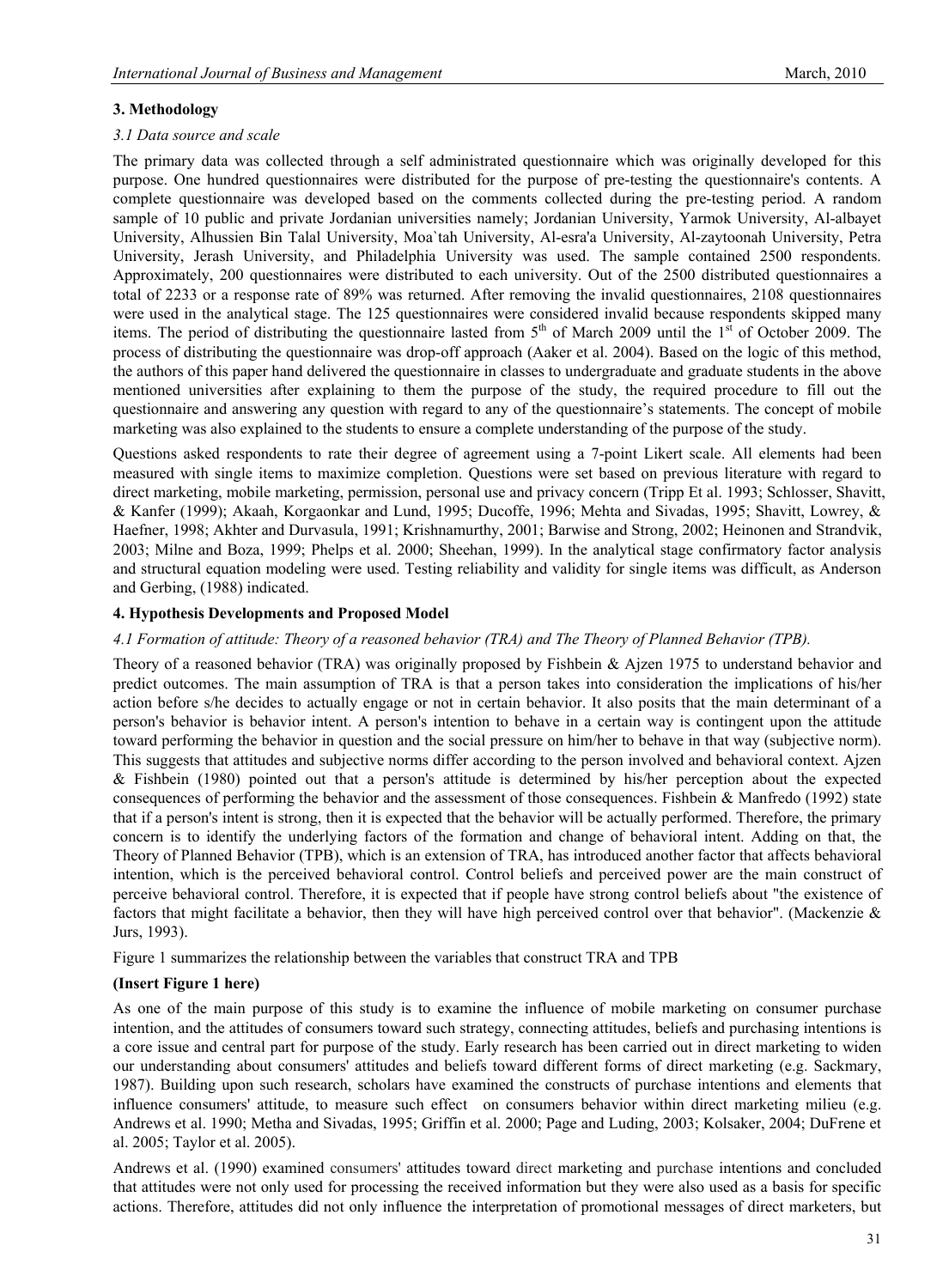they also influenced the way consumers respond to such promotional messages. In the same vein, Metha and Sivadas (1995) assessed consumers' attitudes toward direct marketing on the internet. The authors pointed out that respondents reacted negatively toward untargeted "cyber junk" advertisements and more positively toward targeted and more personalized marketing communication efforts. However, overall favorability towards internet advertisings was perceived negatively because of its irrelevancy and extensiveness. Taylor (2009) demonstrated that advertising agencies which bombard the consumer with extensive and unwanted messages are more likely to influence consumers' attitude negatively. Previous studies have shown that consumers in general tend to have a negative attitude toward advertisements because of intrusive tactics that advertisers use (Zanot, 1984; Mittal, 1994; Zhang, 2000). Kavassalis et al. (2003), pointed out that the low cost of SMS advertising messages might provoke firms and advertising agencies to send excessive spam messages, which leads to unfavorable beliefs and negatives attitudes towards SMS marketingrelated advertising. Lee et al. (2006) state that consumers' unfavorable attitudes toward such advertisements are formed because of the negative belief such as excessive, offensive and annoyance advertising. Moreover, consumers' shopping orientation plays a major role in influencing consumers' preferences and attitudes to respond to different type of media (Korgaonkar, 1984). Based on the idea of shopping orientation which is well documented in previous literature, Akaah et al. (1995), established a group of variables (i.e. too much direct mail and past direct marketing experience) with regard to consumers' shopping orientation to examine consumers' attitudes toward direct marketing. The study examined particularly the relationship between "consumers' attitudes and intentions to patronize direct marketing offerings". The result of the study showed a negative relationship between too much direct mail and consumers attitudes. In the same vein, it is expected that consumers who have a negative attitude toward extensive direct mail solicitation will lead to form a negative attitude towards direct marketing. Therefore, the following hypotheses are formulated:

*H1: consumers who are subjected to extensive advertising are more likely to react in a negative way towards any forms of direct advertising*.

# *H2: Consumers who are subjected to extensive advertising are less likely to have intention to participate in permission based advertising programs.*

# *4.2 Usefulness and Relevance of Information*

Ayanwale et al. (2005) state that in traditional media consumers are characterized as passive since they do not have control about the decision whether or not to subscribe. While in mobile commerce, particularly SMS marketing-related messages, consumers have to some extent an active control receiving advertisings. Bauer et al. (2005) found that the acceptance of SMS advertising messages is contingent upon the attained perceived benefits from such messages; they also concluded that perceived utility was the main motive behind consumers' acceptance of mobile marketing. Doherty (2007) concluded that consumers would accept SMS advertising only if it was relevant to consumers' interests and involved quality advertising. Scharl et al. (2005) reported that short, funny and entertaining and compact SMS advertising messages which were relevant to the target group, and informative about prizes and promotions, were more likely to influence consumer purchasing intention toward the advertised products. Carroll *et al*. (2007), Pagnani (2004) and Nasco and Bruner (2008) found that consumers were more likely to accept the messages when the content was relevant to them. Since SMS advertising message can facilitate two-way communication between users, then such communication can promote a higher level of interactivity between consumers and SMS advertised messages (Liu and Shrum, 2002). Therefore, based on the reviewed literature the following hypotheses are formulated:

*H3: There is a positive relationship between perceived usefulness and intention to participate. Consumers who believe that SMS advertising messages are useful and relevant to their interests are more likely to participate in permission-based advertising programs.* 

*H4: There is a positive relationship between perceived usefulness and purchase intention. Consumers who believe that SMS advertising messages are useful are more likely to buy the advertised products.* 

# *4.3 Entertainment*

Hoffman, and Novak (1996) state that computer-based media can provide marketers with a great opportunity to influence consumers' perception and mode positively due to the high degree of pleasure and involvement during the interaction with them. Shavitt et al. (1998) found that consumers overall attitudes were more favorable when they perceived the advert as an enjoyable. Haghirian & Madlberger (2005) found that advertising value and content are the main factors that influence the acceptance of SMS ads. Anckar and D'Incau (2002) reported that timing, entertainment, and personalized services were treasured highly among consumers. Pollay and Mittal (1993) concluded that "perceived entertainment value" had a positive influence on consumers' attitudes and favorability towards advertising. Therefore, the perceived entertainment value of message contents in mobile marketing will have an effect on consumers' attitudes toward SMS advertising messages, and hence, the following hypotheses are formulated: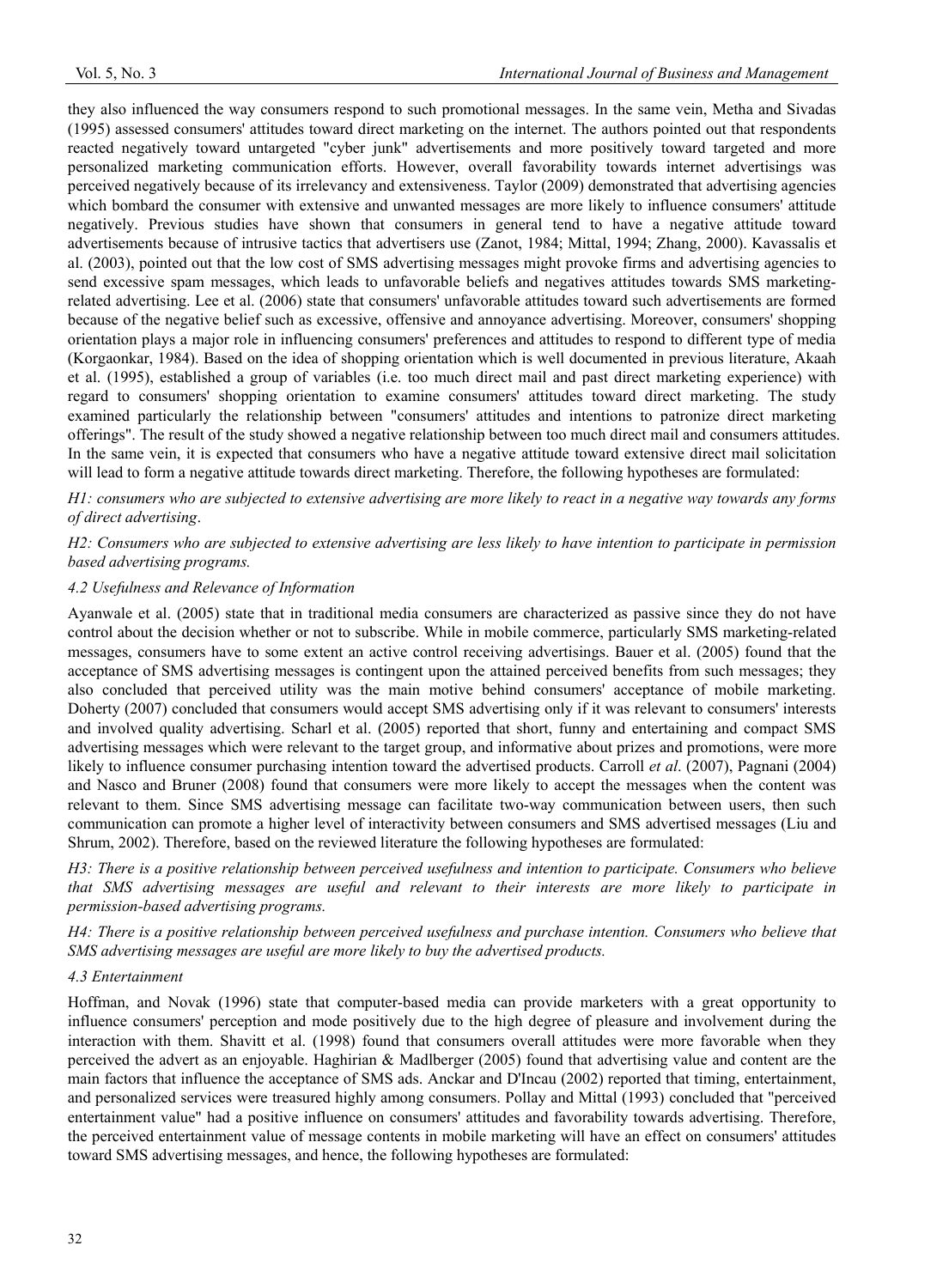*H5: There is a positive relationship between perceived entertainment and intention to participate. Consumers who believe that SMS advertising messages are entertaining are more like to participate in permission-based advertising programs.* 

*H6: There is a positive relationship between perceived entertainment and purchase intention. Consumers who believe that SMS advertising messages are entertaining are more likely to buy the advertised products.* 

# *4.4 Personal Use*

Since mobile advertising is operationalized through the personal mobile device, then the activities in responding to SMS advertising such as sending, receiving or deleting impose on consumers to interact with such messages (Zhang and Mao, 2008). On the other hand, consumers view their mobile phones as part of their own 'personal space' (Hart 2008) and this in turn may be regarded as an invasion of consumers' privacy since the mobile device is so personal in nature (Kim and Jun, 2008), and reflects the use of its primary user (Friedrich et al. 2009). However, if consumers agree to receive SMS messages from advertisers, they tend to react positively to them (Barwise and Strong, 2002). Nonetheless, Previous literature (e.g. Solomon et al. 2006; Kerin et al) has shown that wireless marketing is an intrusive way of communication as there are over 1 billion e-mail messages sent daily in the United States alone (Cudmore and Patton, 2007). Stewart and Pavlou (2002) pointed out that wireless advertising may provide overwhelming information which may result in confusing and distracting consumers, leading them to react negatively since some of them believe that mobiles are for personal use. Previous literature has shown that mobile marketing communication is challenging because of the personal nature that is associated with mobile devices. Therefore, the following hypotheses are formulated:

*H7: There is a negative relationship between personal use and past reaction. It is expected that consumers who have negative attitudes towards direct advertising are less like to accept receiving wireless advertisings messages.* 

*H8: There is a negative relationship between consumer intention to participate and personal use. It is expected that consumers are less likely to have intent to participate in a permission-based advertising programs when they believe that mobile is for personal use.* 

*H9: There is a negative relationship between personal use and purchase intention. It is expected that consumers who believe that mobiles are for personal use are less likely to purchase the advertised products.* 

# *4.5 Permission Marketing*

Leppaniemi and Karjaluoto (2005) state that permission marketing is key to mobile marketing. Permission marketing has been regarded as an integral part of relationship marketing to aid developing consumers' loyalty over a long period (DuFrene et al. 2005) According to Godin and Peppers (1999), permission marketing refers to the situation where consumers are asked to grant approval to companies in order to send e-mail promotional communications with regard to products or service. Sheehan and Hoy (2000) reported that consumers were more likely to be concerned about the invasion of their privacy when they knew that companies had obtained their e-mail addresses without their permission to send unsolicited advertising e-mail. Sultan and Rohm (2008) pointed out that granted permission from the recipients before sending messages had resulted in higher acceptance and effectiveness of mobile advertising. Stambler (2002) reported that 58% of e-mail users said that they had opened the e-mail messages which were sent from marketers to whom they had granted marketing permission, and 53% said that their personal buying habits were influenced by those marketers' e-mail. Hanley and Becker (2008) concluded that when consumers grant their permission in advanced to receive SMS advertising messages they would accept and agree to give up control to the firm, at least on the short run. Milne and Rohm (2004) found that consumers had a little or no control over receiving unwanted commercial information. Phelps et al. (2001) pointed out that the amount of privacy concern is positively related to the amount of information desired to control. Therefore, based on the reviewed literature, the following hypotheses are formulated:

*H10: There is a positive relationship between permission (intention to participate) and purchase intention.* 

*H11: Privacy concern is negatively related to intention to participate in permission based advertising programs.* 

#### *4.6 Trust*

McKnight et al. (2002) found in their study about E-Commerce that trust was an important factor which had a significant influence on consumers' intention to make online transactions. Therefore, it is expected that in mobile marketing, where the perceived risk and uncertainty is high, trust will influence consumers' intention to participate in permission based advertising programs, and hence, the following hypotheses are formulated:

*H12: There is a negative relationship between past reactions and trust. Consumers who have negative attitudes towards direct advertising are less likely to share their personal information via SMS advertising messages.* 

*H13: There is a negative relationship between extensive advertising and trust. Consumers who are subjected to extensive advertising are less likely to trust firms using SMS advertisings.*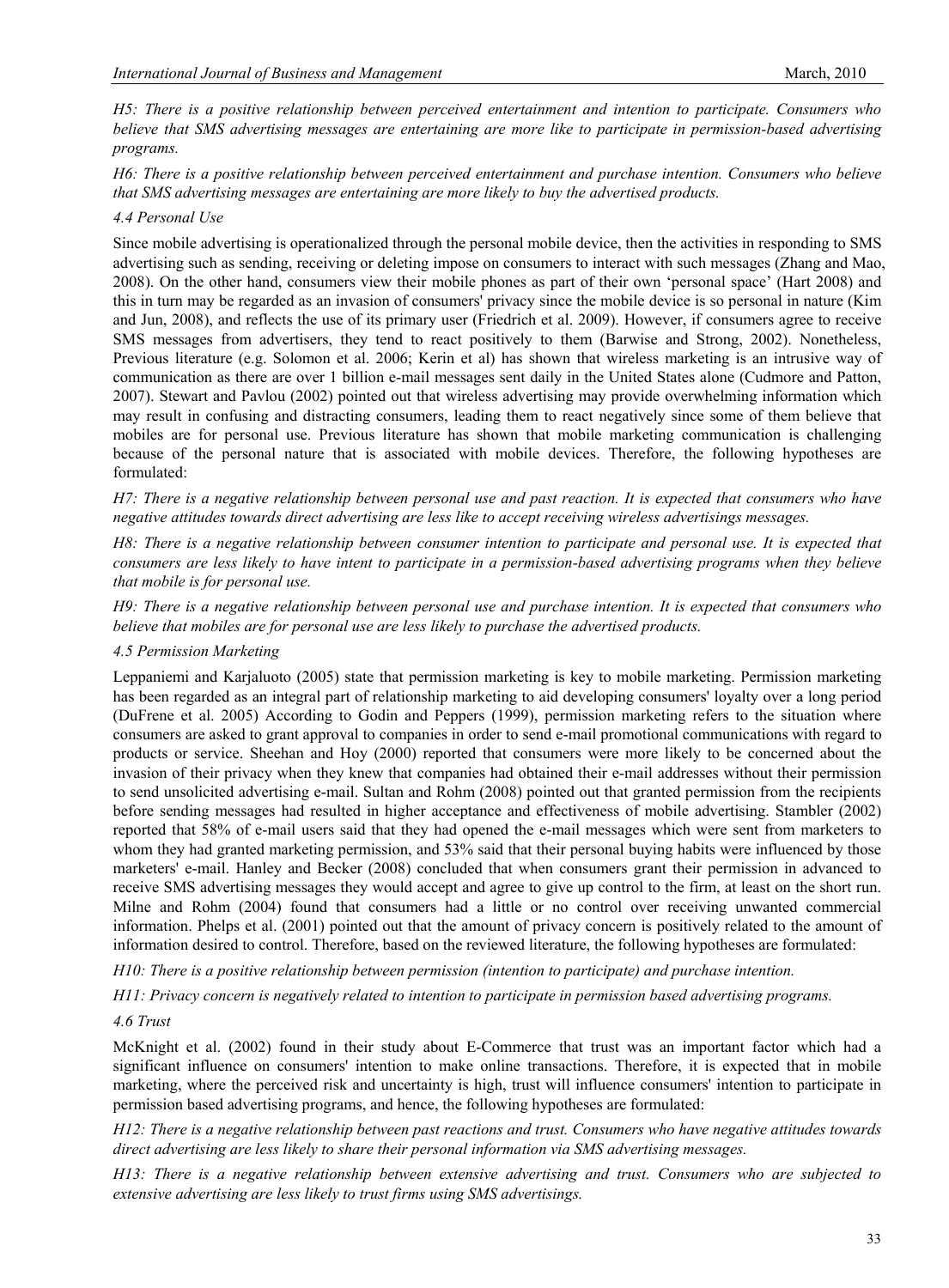Figure (2) summarizes the relationship between a list of variables which help to form consumers' attitudes, and their influence on consumers' intention to participate. Such relation has been mediated by two variables namely; trust and privacy concern. These two variables in return play an influential role on consumers' intention.

#### **(Insert Figure (2) here)**

#### **5. Results**

The data obtained from the survey were analyzed for frequency analysis. Among respondents, male was 58% (1289) and female was 42% (944). 74% of respondents were between the ages of 19 and 24. Respondents at the age of 25 and above constituted 26% of total respondents. 100% of respondents had mobile devices. On average, respondents sent 10 and received 8 SMS messages daily. 2 SMS advertising messages were received daily. 12 hypotheses have been proposed for testing in the analytical stage. The results indicate that all of the proposed hypotheses are statistically significant in the hypothesized direction, where  $p (p < .05)$  and critical ratio values (CR > 1.83). R2 was also computed  $(R2 = 0.158)$ . Multiple regression was used on the endogenous and exogenous variables  $(F(6) = 8.431, p < .001)$ . This finding indicates the model explains %19.1 of the variance in the dependent (purchase intention), which is considered an acceptable result. An adequate degree of model fit was obtained ( $\chi^2$  = 10.568 P= 0.212), GFI = 0.98, AGFI = 0.956, CFI (0.973) and RMSEA (.042). Table 1 shows model relationships and parameter estimates.

(Insert Table 1 here)

#### *5.1 Discussion and Conclusion*

The objective of this study was to investigate the influence of mobile marketing as a communication tool on generating consumers' purchase intention and to ensure consumers attitudes toward such strategy. The findings of this empirical study show that all the formulated hypotheses were in the same direction as was hypothesized in the study (see table 1). It seems that consumers who were subjected to extensive advertising reacted negatively towards mobile marketing advertising and consequently had less intention to participate in permission-based advertising programs. It also appears to be a positive relationship between perceived usefulness and intention to participate, as consumers who believed that SMS advertising messages were useful and relevant to their interests expressed more readiness to participate in such programs. Consequently, consumers who were convinced that SMS advertising messages were useful expressed the desire to buy the advertised products. In terms of entertainment, the study shows that consumers who thought that SMS advertising messages were entertaining expressed more readiness to participate in such programs, and that there was a positive relationship between perceived entertainment and purchase intention i.e. consumers who believed that SMS advertising were entertaining were more likely to buy the advertised products. However, there appeared to be a negative relationship between personal use and past reaction i.e. consumers who had negative attitudes towards direct advertisings were less inclined to receive wireless advertising messages. Moreover, consumers who were less likely to have intent to participate in a permission based advertising programs had the belief that mobile was for personal use. As such consumers who had the belief that mobiles were for personal use were reluctant to purchase the advertised products. In terms of permission marketing, it appears to be a positive relationship between permission (intention to participate) and purchase intention in that privacy concern was negatively related to intention to participate in permission-based advertising programs. As far as trust is concerned, there appeared to be a negative relationship between past reactions and trust i.e. consumers who expressed negative attitudes toward direct marketing were less likely to share their personal information via SMS advertising messages. Lastly, there appears to be a negative relationship between extensive advertising and trust i.e. consumers who were subjected to extensive advertising pointed out that they were less likely to trust firms using SMS advertising.

Mobile operators are called upon to organize their SMS flows in such a way as not to give consumers the impressions that this flow as a burden on them. One way to resolve this problem is to personalize such messages in order to encourage consumers to participate in permission-based advertising programs. Provided that relevant information is transmitted in such messages. Needless to say such messages should be perceived by consumers as beneficial and useful and match their interests and desire. The quality of message contents should be taken good care of and that content application firms are called upon to cooperate with mobile providers to enhance the quality of message contents, making it more attractive and entertaining. As there to be negative attitudes towards direct advertising, both mobile operators and advertising agencies are advised to make all efforts possible to rectify such negative attitudes by building close relationship with consumers through the full utilization of the data available about such consumers and embody such knowledge in their target strategies. This will inevitably lead to enhance trust between consumers and mobile operators. As there were some privacy concerns expressed by respondents, service providers should obtain consumers' permission prior to using their mobile numbers and other personal details concerning them. As the majority of our sample were young (between the ages of 19-24), mobile operators are called upon to offer incentives to subscribers to encourage them to receive more SMS advertising messages. Such incentives may come in the form of extra points or minutes or any other form of sales promotion (free mobile devices, discounted mobile device prices, etc..). Mobile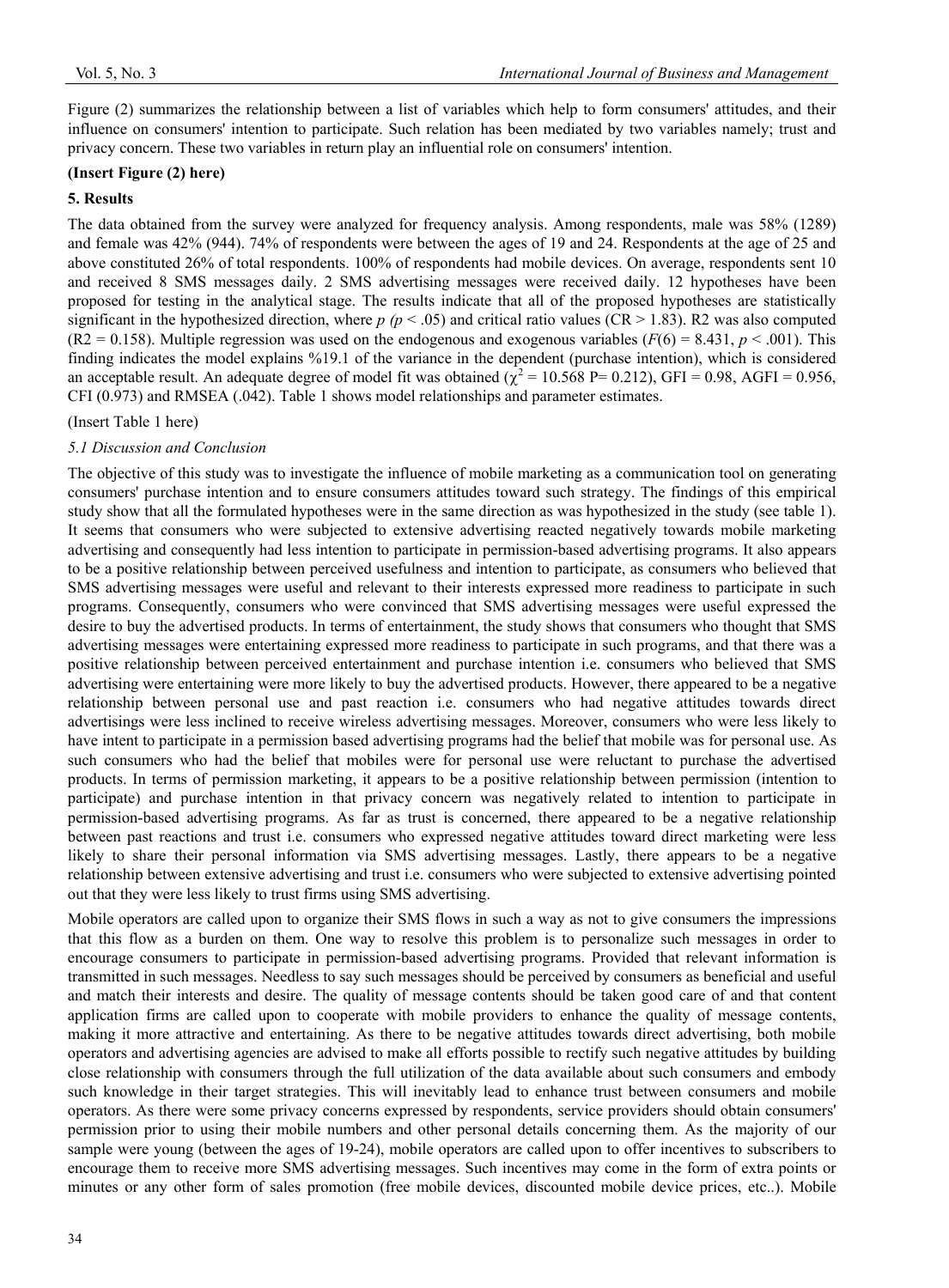retailers are also encouraged to offer sales promotion to consumers who express the desire to receive their product advertisements through SMS messages.

#### *5.2 Suggestions for future research*

As single item measures make reliability and va`dity test difficult, then future research should develop multiple-item measures of each construct to enhance validity. Furthermore, Pseudo experimental-style research may be able to examine which brands are more appropriate to consumer acceptance of SMS advertising messages. It would be also interesting to see how mature consumers react to SMS advertising messages.

#### **References**

Advertising Age. (2006). *Special advertising section of Advertising Age*. December 4, p. 20.

Ajzen, I., and Fishbein, M. (1980). *Understanding Attitudes and Predicting Social Behaviour*. Englewood Cliffs, N.J., Prentice-Hall.

Akaah, I. P., Korgaonkar, P. K., and Lund, D. (1995). Direct Marketing Attitudes. *Journal of Business Research*. 34(3), 211-219.

Akhter, S. H., and Durvasula, S. (1991). Consumers' Attitudes Toward Direct Marketing and Purchase Intentions: An Empirical Investigation. *Journal of Direct Marketing*, 5(3), 48-56.

Anckar, B., and D'Incau, D. (2002). Value creation in mobile commerce: findings from aconsumer survey. *JITTA: Journal of Information Technology Theory and Application*, Vol. 4, l, 43-65.

Anderson and Nilsson. (2000). Wireless Advertising Effectiveness: Evaluation of an SMS advertising Trial. [Online] Available: http://web.hhs.se/cic/courses/ underthebridge/wireless\_ad\_eff.pdf.

Anderson, J. C., and Gerbing, D. W. (1988). Structural equation modeling in practice: A review and recommended two-step approach. *Psychological Bulletin*. 103, 411-423

Andrews, J. Craig, Srinivas Durvasual and Syed H. Akhter. (1990). A Framework for Conceptualising and Measuring the Involvement Construct in Advertising Research. *Journal of Advertising*, 19 (4), 27-40.

ASK, J. Mobile Marketing Forecast 2006-11. JupiterResearch, 2006.

Ayanwale, A., Alimi, T., and Ayanbimipe, M. (2005). The Influence of Advertising on Consumer Brand Preference. *Journal of Social Sciences*, Vol. 10, 1, 9-16.

Balasubramanian, S., Peterson, R.A., and Jarvenpaa, S.L. (2002). Exploring the implications of m-commerce for markets and marketing. *Journal of the Academy of Marketing Science*, Vol. 30, 4, 348-361.

Barutçu, S. (2007). Attitudes towards mobile marketing tools: A study of Turkish consumers. *Journal of Targeting, Measurement and Analysis for Marketing,* Vol. 16, 1, 26–38.

Barwise , P., and Strong , C. ( 2002 ). Permission-based mobile advertising. *Journal of Interactive Marketing*, Vol. 16 ,  $1, 14 - 24$ 

Barwise, P., and Farley, J.U. (2005).The state of interactive marketing in seven countries: interactive marketing comes of age. *Journal of Interactive Marketing*, Vol. 19, 3, 67-80.

Bauer, H., Barnes, S., Reichardt, T., and Neumann M. M. (2005). Driving consumer acceptance of mobile marketing: A theoretical framework and empirical study. *Journal of Electronic Commerce Research*, Vol. 6, 3, 181-192.

Black, J. (2001, January 15). Ads will test users. *Internet World*, p.47-49.

Carroll, A., Barnes, S. J., and Scornavacca, E. (2005). Consumers Perceptions and Attitudes towards SMS Mobile Marketing in New Zealand. In the Proceedings of the Fourth International Conference on Mobile Business (ICMB 2005), pp. 434-440.

Carter, E. (2008). Mobile Marketing and Generation Y African-American Mobile Consumers: The Issue and Opportunities. *International Journal of Mobile Marketing*. Vol. 3, 1, 62-66.

Chowdhury, H., K*.,* Parvin, N*.,* Weitenberner, C., and Becker, M., (2006). Consumer Attitude toward Mobile Advertising in an Emerging Market: An Empirical Study. *International Journal of Mobile Marketing*, Vol. 1 2, 33-42.

Cudmore, B., and Patton J., (2007). The Intimate Marketer: Personalized Direct Marketing Strategies in a Wireless Environment. *Journal of Internet Commerce*, Vol. 6, 4, 73-96.

Dickinger A., Haghirian P., Murphy J., and Scharl A. (2004). An Investigation and Conceptual Model of SMS Marketing. Proceedings of the 37th Hawaii International Conference on System Sciences (HICSS-37), Hawaii, USA. [Online] Available: http://csdl. computer.org/comp/proceedings/hicss/2004/2056/01/205610031b.pdf.

Doherty, C. (2007). Mobile Marketing is Yet to Bloom. *Revolution*, November, pp. 51.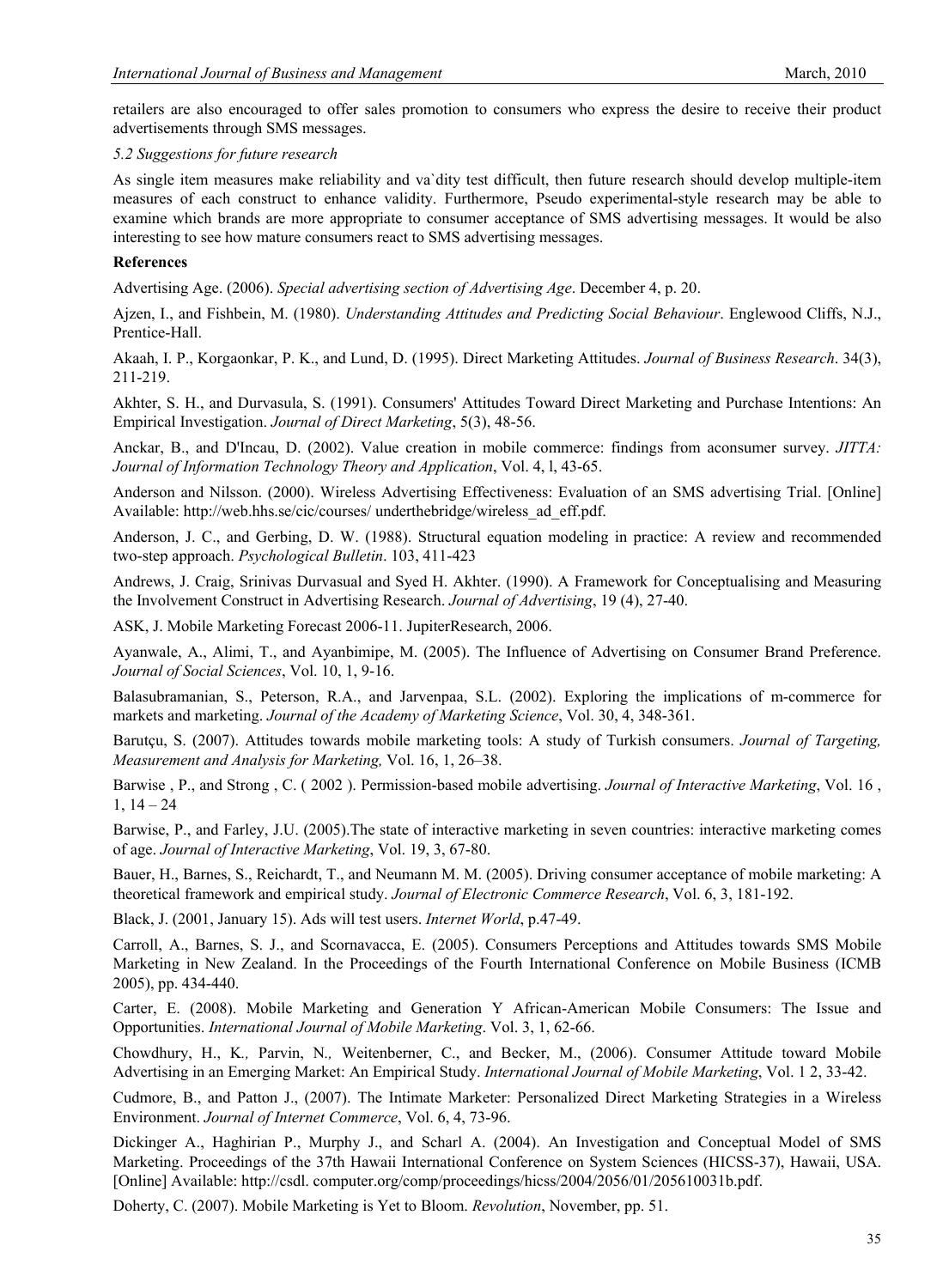Ducoffe, R. H. (1996). Advertising value and advertising on the Web. *Journal of Advertising Research,* 36(5), 21–35.

Dufrene, D.D., Engelland, B.T., Lehman, C.M., and Pearson, R.A. (2005). Changes in consumer attitude resulting from participation in a permission email campaign. *Journal of Current Issues and Research in Advertising*, 27(1), 65-77.

Easingwood, C. J., and Koustelos , A. (2000). Marketing high technology: Preparation, targeting, positioning, execution. *Business Horizons*, Vol. 43, 3, 27 – 34

ECONOMIST. Mobile Phone Penetration, September 1, 2005.

Enpocket. (2002). The response performance of SMS advertising. [Online] Available: http://www.enpocket.com/resource/acrobat/Enpocket%20Insight%20-%20Direct%20response.pdf, accessed 19 June 2004.

Fishbein, M., and Ajzen, I. (1975). *Belief, Attitude, Intention and Behavior: An Introduction to Theory and Research*. Reading, MA, Addison-Wesley.

Friedrich, R., Grone, F., Holbling, K., and Peterson, M. (2009). The March of Mobile Marketing: New Chances for Consumer Companies, New Opportunities for Mobile Operators. *Journal of advertising research*. Vol. 49, 1, 54-61.

Frolick, M . N., and Chen , L. D. (2004). Assessing mobile commerce opportunities. *Information Systems Management*, Vol. 21, 2, 53 – 61.

GARROLL, A., S. J. BARNES, E. SCORNAVACCA., and K. FLETCHER. (2007). Gonsumer Perceptions and Attitudes towards SMS Advertising: Recent Evidence from New Zealand. *International Journal of Advertising.* Vol. 26, 1, 79-98.

Godin, S. (1999). *Permission Marketing: Turning Strangers into Friends, and Friends into Customers*. New York, NY, Simon & Schuster.

Graham, J. (2001, June 20). *Can we ensure a future for wireless advertising*. Clickz.

Griffin,M., Babin,B., and Modianos, D. (2004). Shopping Values of Russian Consumers: The Impact of Habituation in a Developing Economy. *Journal of Retailing*, Vol. 76, 1, 33-55.

Haghirian, P., & Dickinger, A. (2004). Identifying Success Factors of Mobile Marketing, ACR Asia-Pacific 2004, *Association of Consumer Research*.

Haghirian, P., and Madlberger, M. (2005). Consumer attitude toward advertising via mobile devices - An empirical investigation among Austrian users. In the Proceedings of the 13th European Conference on Information Systems, Regensburg, Germany.

Hanley, M., and Becker, M. (2008). CELL PHONE USAGE AND ADVERTISING ACCEPTANCE AMONG COLLEGE STUDENTS: A FOUR-YEAR ANALYSIS. *International Journal of Mobile Marketing*, Vol. 3, 1, 67-80.

Hart, K. (2008). *Advertising sent to cellphones opens new front in war on spam*. Washington Post, 10 March, p. A1.

Heinonen, K., and Strandvik, T. (2003). Consumer Responsiveness to Mobile Marketing. Unpublished Dissertation. Helsinki: Hanken Swedish School of Economics and Business Administration. [Online] Available: http://www.hhs.se/cic/roundtable2003/papers/D22Heinonen\_Strandvik.pdf.

Heun, C., T. (2005). Ads take aim at cell phone. *InformationWeek*. Issue 1051, p42-42.

Higginbotham, S. (2009). Data: The Future of the Internet Looks Highly Mobile. [Online] Available: http://gigaom.com/2009/07/17/data-the-future-of-the-internet-looks-highly-mobile/

Hoffman,D. L., & Novak, T. P. (1996). Marketing in hypermedia computer-mediated environments: Conceptual foundations. *Journal of Marketin*g, 60, 50–68.

Jong, W., J., and Sangmi, L. (2007). Mobile Media Use And Its Impact On Consumer Attitudes Toward Mobile Advertising. *International Journal of Mobile Marketing*,Vol. 2 Issue 1, p50-58.

Kavasslis, P., Spyropoulou, N., Drossos, D., Mitrokostas, E., Gikas, G., & Hatzistamatiou. (2003). A., Mobile permission marketing: framing the market Inquiry. *International Journal of Electronic Commerce*, 8(1), 55-79.

Kerin, R. A., Hartley, S. W., Berkowitz, E. N., & Rudelius, W. (2006). *Marketing*. 8<sup>th</sup> ed., BurrRidge, IL: McGraw-Hill/Irwin.

Kim, M., and Jun, J. (2008). A case study of mobile advertising in South Korea: Personalisation and digital multimedia broadcasting (DMB). *Journal of Targeting, Measurement and Analysis for Marketing*. Vol. 16, 2 129–138.

Kimberley, S. (2007). SMS growth continues as mobile market takes off. *Precision Marketing*. Vol. 20, 2, 2-2.

Kolsaker, A., Lee-Kelley, L., and Pui Ching, C. (2004). The reluctant Hong Kong consumer: purchasing travel online. *International Journal of Consumer Studies*, Vol. 28, 3, 295-304.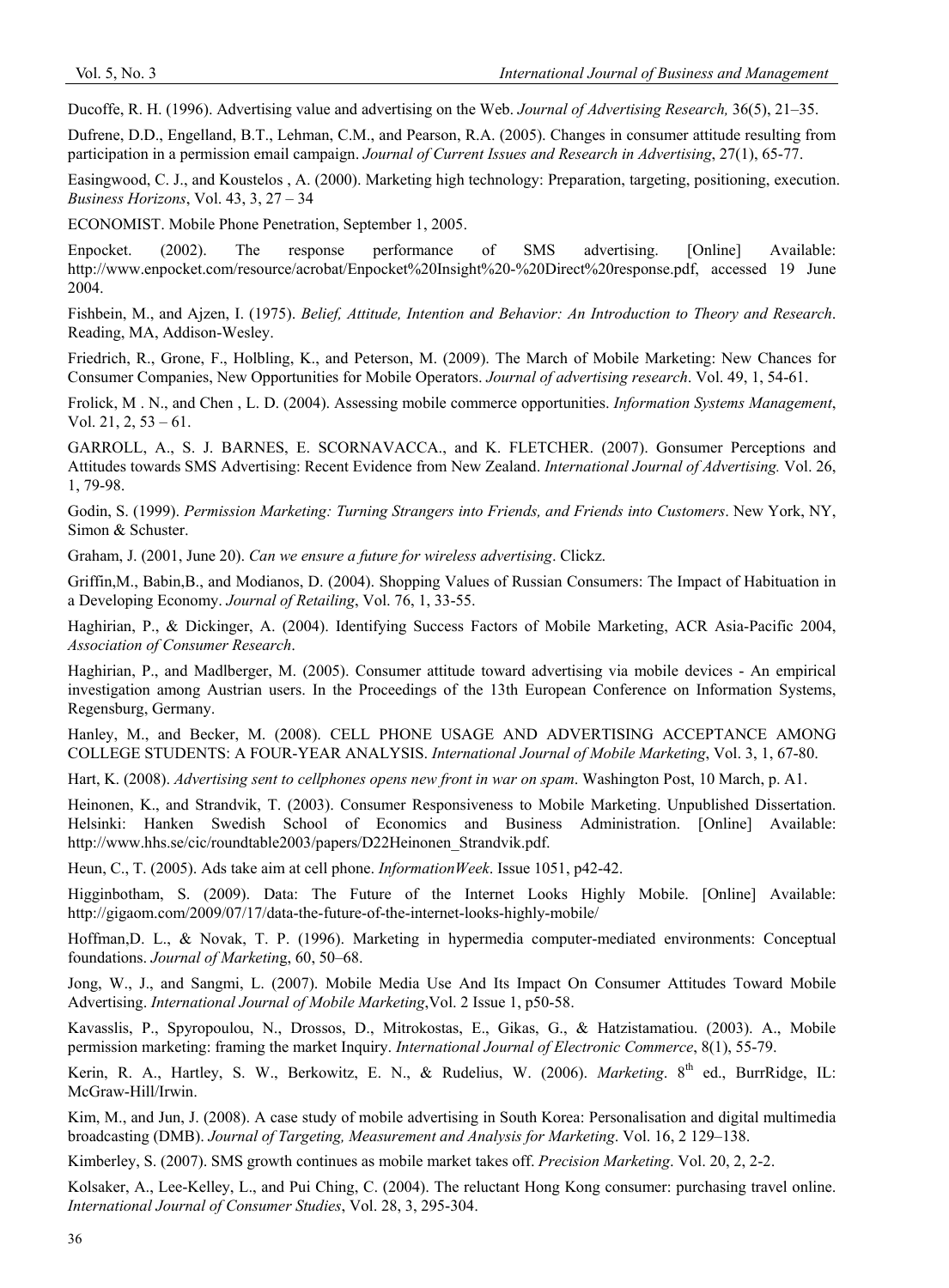Korgaonkar, Pradeep K. (1984). Consumer Shopping Orientations, Non-Store Retailers, and Consumers' Patronage Intentions: A Multivariate Investigation. Fournat of The Academy of Marketing Science (Winter), 11-22.

Krishnamurthy, C. (2001). A Comprehensive Analysis of Permission Marketing. *Journal of Computer- Mediated Communication*. 6 (2). [Online] Available: http://www.ascusc.org/jcmc/vol6/issue2/krishnamurthy.html.

Lee, S.F., Tsai, Y.C., & Jih, W.J. (2006). An Empirical examination of customer perceptions of mobile advertising. *Information Resources Management Journal,* 19(4), 39-55.

Leek, S., and Christodoulides, G. (2009). Next-Generation Mobile Marketing: How Young Consumers React to Bluetooth-Enabled Advertising. *Journal of advertising research*, Vol. 49, 1, 44-53.

Leppaniemi, M., & Karjaluoto, H. (2005). Factors influencing consumers' willingness to accept mobile advertising: a conceptual model. *International Journal of Mobile Communications*, 3(3), 197–213.

Leppaniemi, M., Sinisalo, J., and Karjaluoto, H. (2006). A review of mobile marketing research. *International Journal of Mobile Marketing*, Vol. 1, 1, 2-12.

Li , H., and Stoller , B. (2007). Parameters of mobile advertising: A field experiment, *International Journal of Mobile Marketing*, Vol. 2, 1, pp. 4 – 11.

Li, H. S., EDWARDS, M., and LEE. J. (2002). Measuring the intrusiveness of Advertisements: Scale Development and Validation. *Journal of Advertising*, 31, 2, 37-47.

Liu, Y., & Shrum, L. J. (2002). What is interactivity and is it always such a good thing? Implications of definition, person, and situation for the influence of interactivity on advertising effectiveness. *Journal of Advertising*, 31, 53–64.

Magill, K. (2009). The Mobile Channel is Finally Getting Some Momentum upward Mobility. *Multichannel Merchant*. Vol. 5, 10, 30-32.

Marez, L., Vyncke, P., Berte, K., Schuurman, D., and Moor, K. (2007). Adopter segments, adoption determinants and mobile marketing. *Journal of Targeting, Measurement and Analysis for Marketing*. Vol. 16, 1, 78–95.

McKenzie, J., & Jurs, J. (1993). *Planning, Implementing, and Evaluating Health Promotion Programs.* Macmillan Pub. Co. NewYork.

McKnight, D. H., Choudhury, V., & Kacmar, C. (2002). Developing and validating trust measures for e-commerce: An integrative typology. *Information Systems Research*, 13, 334–359.

Mehta, R., and Sivadas, E. (1995). Direct Marketing on the Internet: An Empirical Assessment of Consumer Attitudes. *Journal of Direct Marketing,* 9(1), 21-32.

Milne, G.R., and Gordon, M.E. (1993). Direct mail privacy-efficiency trade-offs within an implied social contract framework. *Journal of Public Policy & Marketing*, 12(2), 206-215.

Milne, George R., and Andrew J. Rohm. (2004). Consumers' Protection of Online Privacy and Identity. *Journal of Consumer Affairs*, 38 (2), 217-232.

Mobile Marketing Association. (2007). [Online] Available: http://www.mmaglobal.com (accessed 30<sup>th</sup> April, 2007).

Nah, F.F-H., Zhao, F., & Zhu, W. (2003). *Factors Influencing Users' Adoption of Mobile Computing.* In Mariga, J. (Ed.), Managing E-Commerce and Mobile Computing Technologies Book, 260-271. Idea Group Inc.

Nasco, S., & Bruner II, G.C. (2008). Comparing consumer responses to advertising and non-advertising mobile communications. *Psychology & Marketing*, 25(8), pp. 822–838.

Netsize. (2007). The Netsize guide 2007. Convergence: Everything's going mobile. *Informa Telecoms & Media*, Vol. 10, pp.  $1 - 159$ .

O'Shea, D. (2007). Small screen for rent." Retrieved 16/4/09. [Online] Available: http://telephonyonline.com/ mag/telecom\_small\_screen\_rent/index.html.

Okazaki, S. (2009). The Tactical Use of Mobile Marketing: How Adolescents' Sociai Networking Can Best Shape Brand Extensions. *Journal of advertising research*. Vol. 49, 1, 12-26

Okazaki, S., and Taylor, C., R. (2007). What Is SMS Advertising and Why Do Multinationals Adopt It? Answers from an Empirical Study in European Markets. *Journal of Business Research*. Vol. 61, 1, 4-12.

Page, C., and Luding, Y. (2003). Bank managers' direct marketing dilemmas - customers' attitudes and purchase intention. *International Journal of Bank Marketing*, Vol. 21,3, 147-163.

Pagnani, M. (2004). Determinants of adoption of third generation mobile multimedia services. *Journal of Interactive Marketing*, 18(3), pp. 46–59.

Pearse, J. (2005). MediaCom to measure mobile response rates to drive take-up. *New Media Age*. p8-8.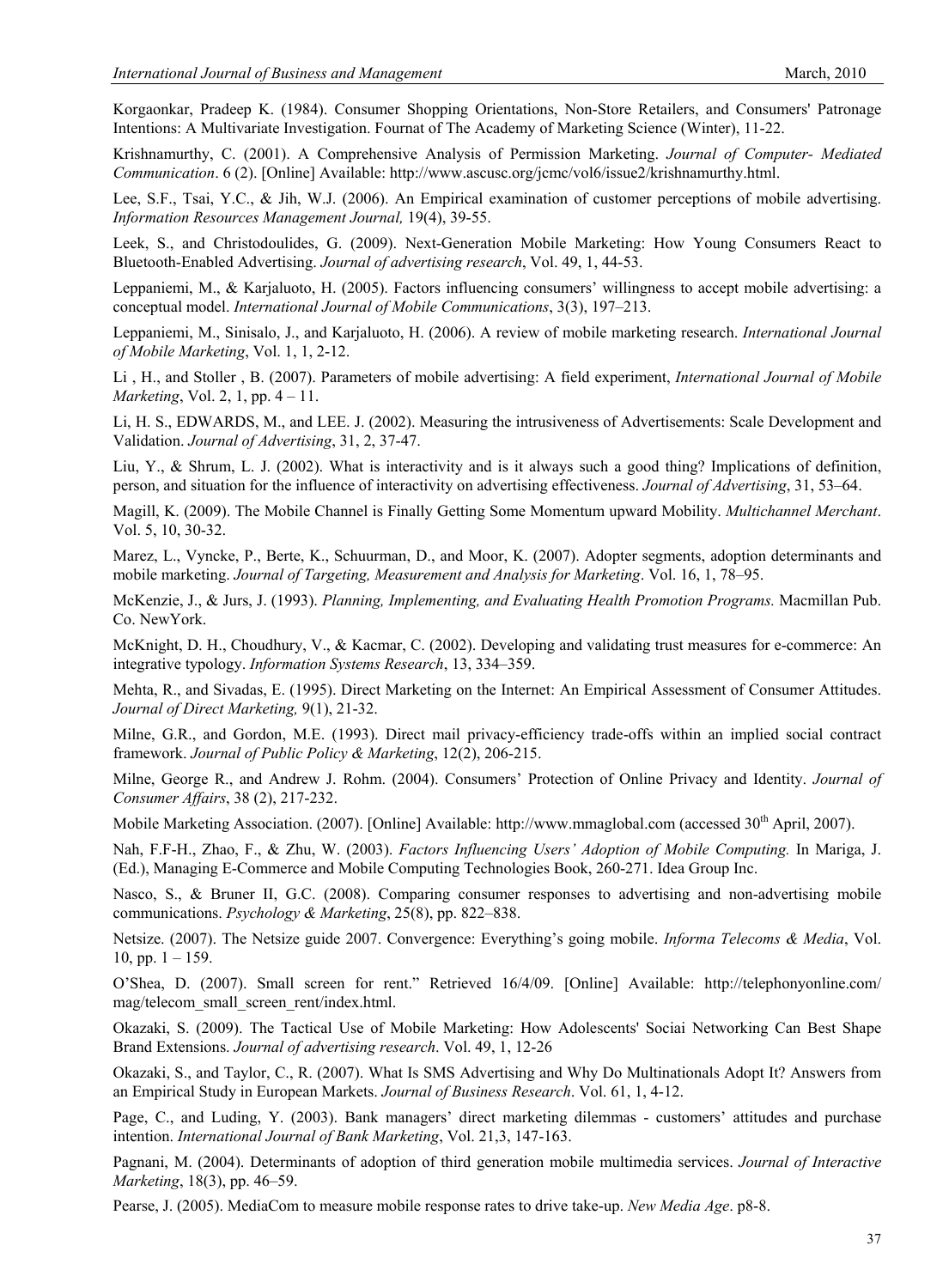Phelps, J. E., D'Souza, G., and Nowak, G. J. (2001). Antecedents and Consequences of Consumer Privacy Concerns: An Empirical Investigation. *Journal of Interactive Marketing*, 15(4), 2-17.

Phelps, J. E., Nowak, G. J., and Ferrell, E. (2000). Privacy Concerns and Consumer Willingness to Provide Personal Information. *Journal of Public Policy & Marketing*, 19(1), 27-41.

Pollay, R., and Mittal, B. (1993). Here's the beef: factors, determinants, and segments in consumer criticism of advertising. *Journal of Marketing*, Vol. 57, 3, 99-114.

Rettie, R., and Brum, M. (2001). M-commerce: *The Role of SMS text messages.* In the Proceedings of the fourth biennial International Conference on Telecommunications and Information Markets (COTIM 2001), Karlsruhe, Germany.

RETTIE, R., U. GRANDCOLAS., and B. DEAKINS. (2005). Text Message Advertising: Response Rates and Branding Effects. Journal of Targeting, *Measurement and Analysis for Marketing*. Vol. 13, 4, 304-312.

Sackmary, B. (1987). Research on Consumer Behavior in Direct Marketing A review and Assessment. *Journal of Direct Marketing*, Vol. 1, 1, 30-37.

Scharl, A., Dickinger, A., and Murphy, J. (2005). Diffusion and success factors of mobile marketing. *Electronic Commerce Research and Applications*, Vol. 4, 2, 159- 173.

Schlosser, A. E., and Shavitt, S. (1999). Survey of Internet Users' Attitudes toward Internet Advertising. *Journal of Interactive Marketing,* 13(3), 34-54.

Schlosser, A.E., Shavitt, S., & Kanfer, A. (1999). Survey of Internet users' attitudes toward Internet advertising. *Journal of Interactive Marketing*, 13, 3, 34-54.

Shavitt, S., Lowrey, P., & Haefner, J. (1998). Public attitudes toward advertising: more favorable than you think. *Journal of Advertising Research*, 38(4), 7-22.

Shaw, M. J., Subramaniam, C., Tan, G. W., & Welge, M. E. (2001). Knowledge management and data mining for marketing. *Decision Support Systems*, Vol. 31, 1, 127-137.

Sheehan, K.B. (1999). An investigation of gender difference in on-line privacy concerns and resultant behaviors. *Journal of Interactive Marketing*, 13(4), 24-38.

Sheehan, Kim B., and Mariea G. Hoy. (2000). Dimensions of Privacy Concern among Online Consumers. *Journal of Public Policy and Marketing*, 19 (1), 62-73.

Sinisalo, J., and Karjaluoto, H. (2009). The Impact of Mobile Phone Capabilities On Mobile Service Usage: Empirical Evidence From Finland. *International Journal of Mobile Marketing*, Vol. 4, 1, 4-11.

Skog, B. (2002). Mobiles and the Norwegian teen: identity, gender and class, in Katz, J.E. & Aakhus, M. (eds) *Perpetual Contact*. New York: Cambridge University Press.

Solomon, M. R., Marshall, G. W., & Stuart, E. W. (2006). *Marketing: Real People Real Choices*. 4th ed. Upper Saddle River, NJ: Prentice-Hall.

Stambler, Sarah. (2002). Most Consumers Like Permission Marketing. *The E-Tactics Letter*, 12 (October 31), General Business file database.

Stewart D.W., and P.A. Pavlou. (2002). From Consumer Response to Active Consumer: Measuring the Effectiveness of Interactive Media. *Journal of the Academy of Marketing Science*. Vol. 30, 4, 376-396.

Sultan, F., & Rohm, A. (2008). How to market to generation M(obile). *Sloan Management Review*, 49(4), pp. 35–41.

Tahtinen, J., and Salo, J. (2003). *Special Feature of Mobile Advertising and their Utilization Marketing*, University of Oulu, Hawaii.

Taylor, C. (2009). Editorial: The Six Principles of Digital Advertising. *International Journal of Advertising*. Vol. 28, 3, 411–418.

Taylor, C., Franke, G., and Maynard , M. (2000). Attitudes Toward Direct Marketing and Its Regulation: A Comparison of the United States and Japan. *Journal of Public Policy & Marketing*. Vol. 19, 2, 228-237.

The Jordan Times, Mobile Phone Penetration, November 22, 2009.

Timpson, S., and Troutman, M. (2009). The Importance of a Layered Privacy Policy on all Mobile Internet Sites and Mobile Marketing Campaigns. *International Journal of Mobile Marketing*. Vol 4, 1. 57-61.

Tripp, C., Clow, K., and Freeman, B. (1993). The Use of Video Direct Mail by Retail Managers: Implications for Store Image and Onsumer Purchase Intention. *The Journal of Marketing Management*, Vol. 3, 1, 57-65.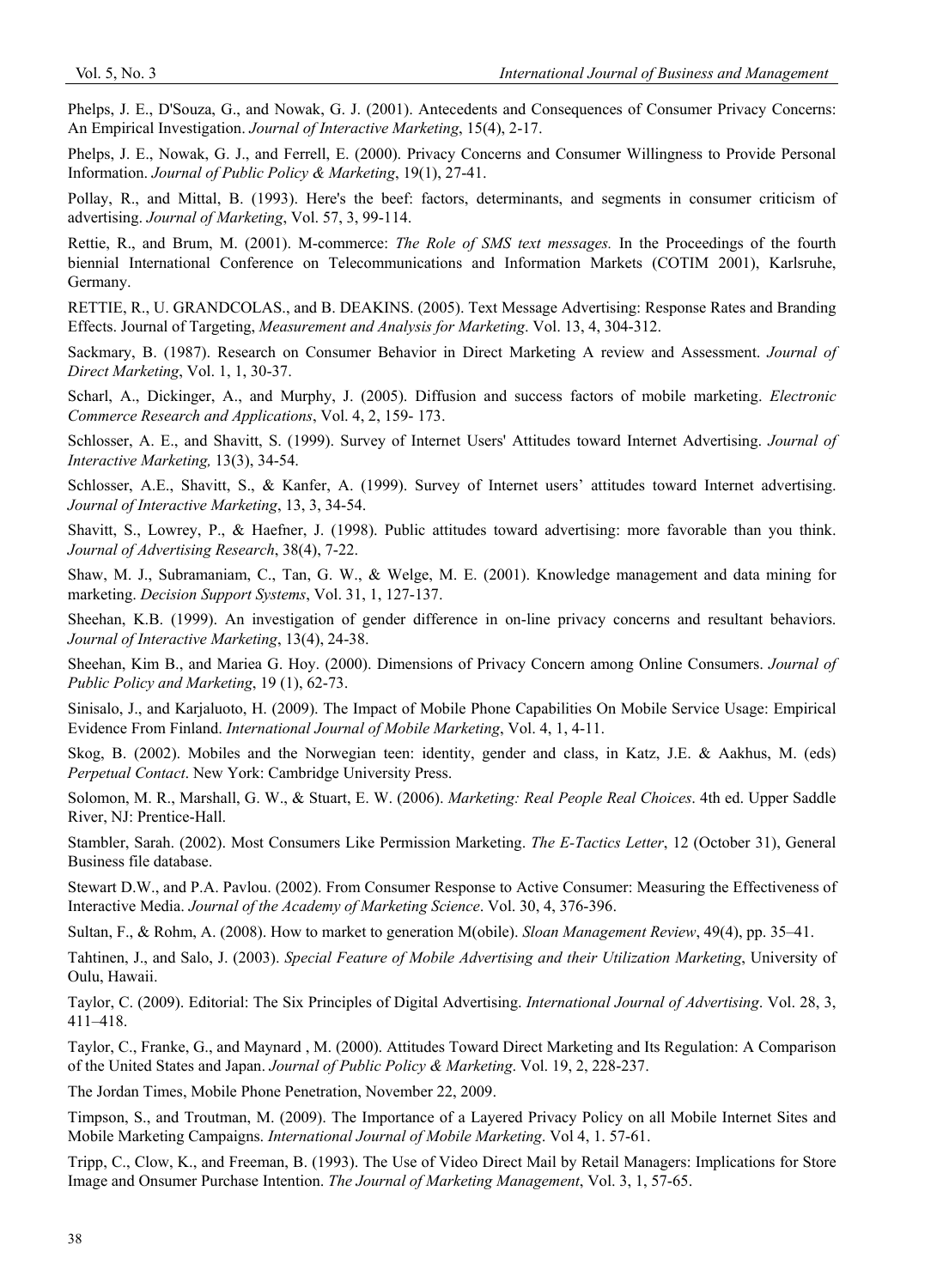Tsang, M., Ho, S.-C., and Liang, T.-P. (2004). Consumer Attitudes Toward Mobile Advertising. *International Journal of Electronic Commerce*, Vol. 83, 3, 65-78.

Whitaker, L. (2001). Ads Unplugged. *American Demographics*, 23(6), 30 - 34.

Woodside, A., G., and P. K. SONI. (1991). Direct-Response Advertising Information: Profiling Heavy, Light, and Nonusers. *Journal of Advertising Research*. Vol. 31, 6, 26-36.

Xinze, L. (2008). Taking digital marketing mobile. *Telecom Asia*, Vol. 19, 11, 32-33.

Xu , J. D. ( 2007 ). The infl uence of personalization in affecting consumer attitudes toward mobile advertising in China, *Journal of Computer Information Systems*, Vol. 47 , 2, 9 – 19.

Zanot, E.J. (1984). Public attitudes toward advertising: The American experience. *International Journal of Advertising*, 3(1), 3-15.

Zhang, J., and Mao, E. (2008). Understanding the Acceptance of Mobile SMS Advertising among Young Chinese Consumers. *Psychology & Marketing*, Vol. 25, 8, 787–805.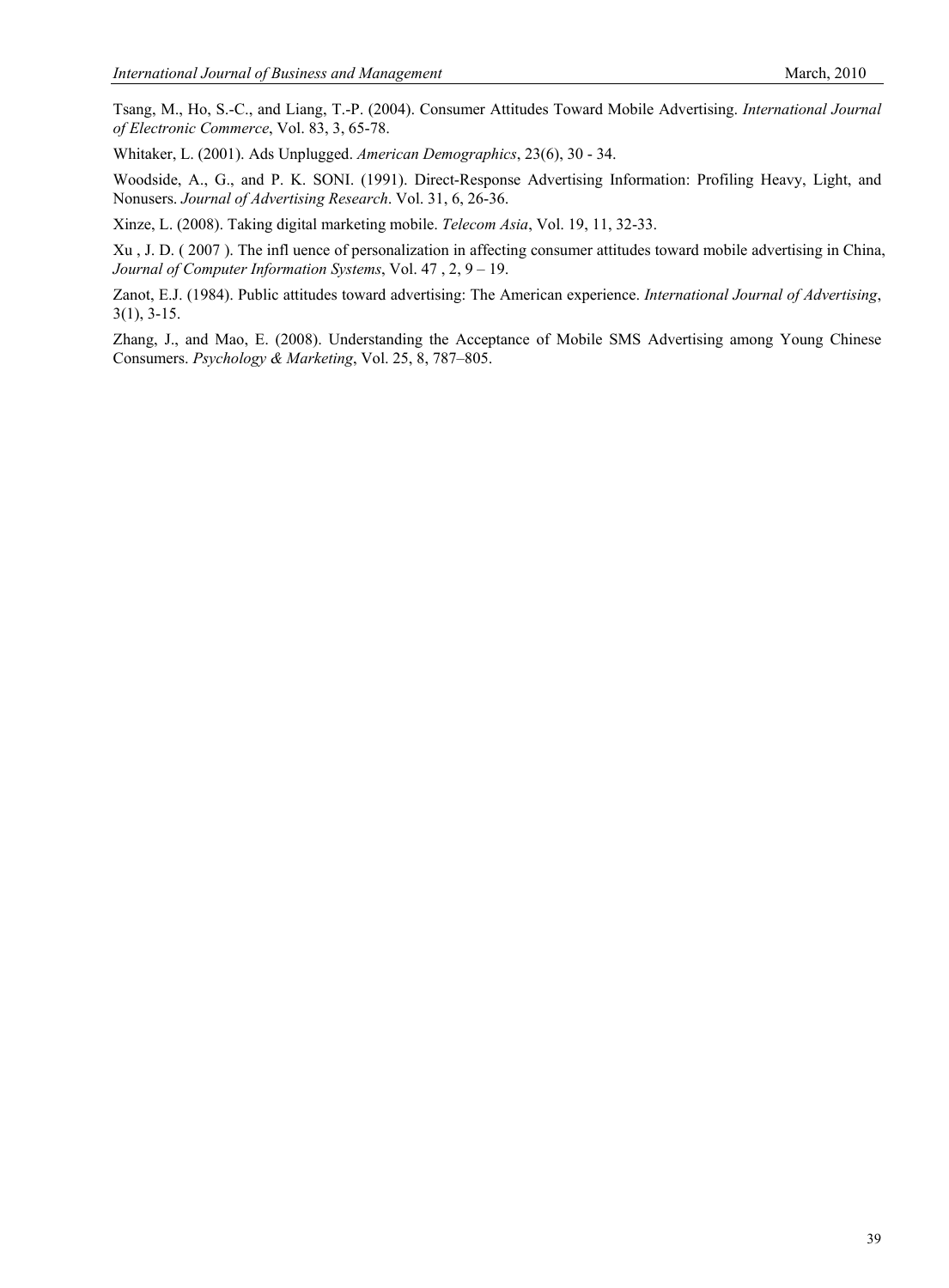# Table 1. Relationships and Parameter Estimates

| Relationship From            | T <sub>0</sub>            | Parameter | Standard | Critical | $\boldsymbol{p}$ |
|------------------------------|---------------------------|-----------|----------|----------|------------------|
|                              |                           |           | Error    | Ratio    |                  |
| <b>Extensive Advertising</b> | <b>Past Reaction</b>      | $-0.131$  | 0.039    | $-4.565$ | 0.007            |
| <b>Extensive Advertising</b> | Intention to Participate  | $-2.323$  | 0.065    | $-3.734$ | 0.002            |
| Perceived Usefulness         | Intention to Participate  | 0.207     | 0.054    | 4.846    | 0.003            |
| Perceived Usefulness         | Purchase Intention        | 0.188     | 0.049    | 3.382    | 0.000            |
| Perceived Entertained        | Intention to Participate  | 0.235     | 0.075    | 3.943    | 0.000            |
| Perceived Entertained        | <b>Purchase Intention</b> | 0.193     | 0.043    | 3.478    | 0.000            |
| <b>Past Reaction</b>         | Personal use              | $-1.372$  | 0.058    | $-4.397$ | 0.004            |
| Personal use                 | Intention to Participate  | $-0.229$  | 0.061    | $-3.636$ | 0.008            |
| Personal use                 | <b>Purchase Intention</b> | $-0.223$  | 0.074    | $-4.749$ | 0.004            |
| Intention to Participate     | <b>Purchase Intention</b> | 0.179     | 0.067    | 3.445    | 0.003            |
| Privacy Concern              | Intention to Participate  | $-0.282$  | 0.043    | $-5.110$ | 0.000            |
| Past reaction                | Trust                     | $-0.341$  | 0.077    | $-5.883$ | 0.000            |
| <b>Extensive Advertising</b> | Trust                     | $-0.255$  | 0.045    | 4.318    | 0.001            |